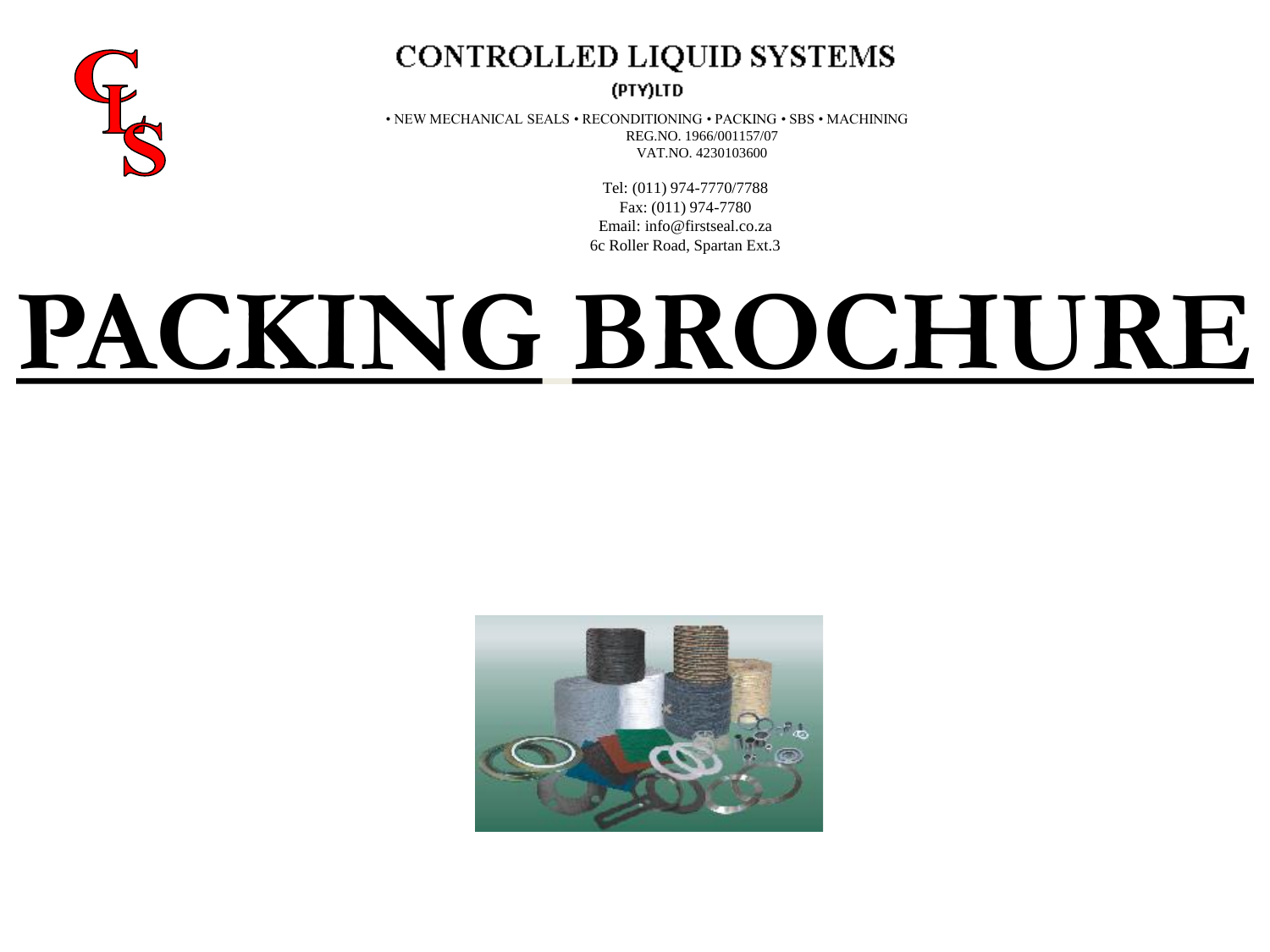## **KEVLAR IMPREGNATED WITH PTFE**

#### **DESCRIPTION**

DuPont's continuous filament Kevlar is impregnated with a PTFE suspensoid and an inert lubricant, then braided into dense resilient packing.

#### **CONSTRUCTION**

Interlock braided (1/8" and 3/16" plaited)

#### **TEMPERATURE**

500 F (260 C)

#### **PH RANGE**

2-12

#### **SHAFT SPEED**

2200 FPM (10 MPS)

#### **PRESSURE**

500 PSI

#### **USES**

Pump and valve packing for moderate uses. The high tensile strength of Kevlar makes this packing ideally suited for slurry and abrasive service



## **KYNOL IMPREGNATED WITH PTFE**

#### **DESCRIPTION**

Kynol, a type of phenolic fiber, is impregnated with PTFE suspensoid. A special non - contaminating break-in lube is added

#### **CONSTRUCTION**

Interlock braided (1/8" and 3/16" plaited)

#### **TEMPERATURE**

500 F (260 C)

#### **PH RANGE**

1-13

#### **SHAFT SPEED**

1500 FPM (7.5 MPS)

#### **PRESSURE**

500 PSI

#### **USES**

**Moderate pump and valve services. Not for sulfuric acids or strong bases.**

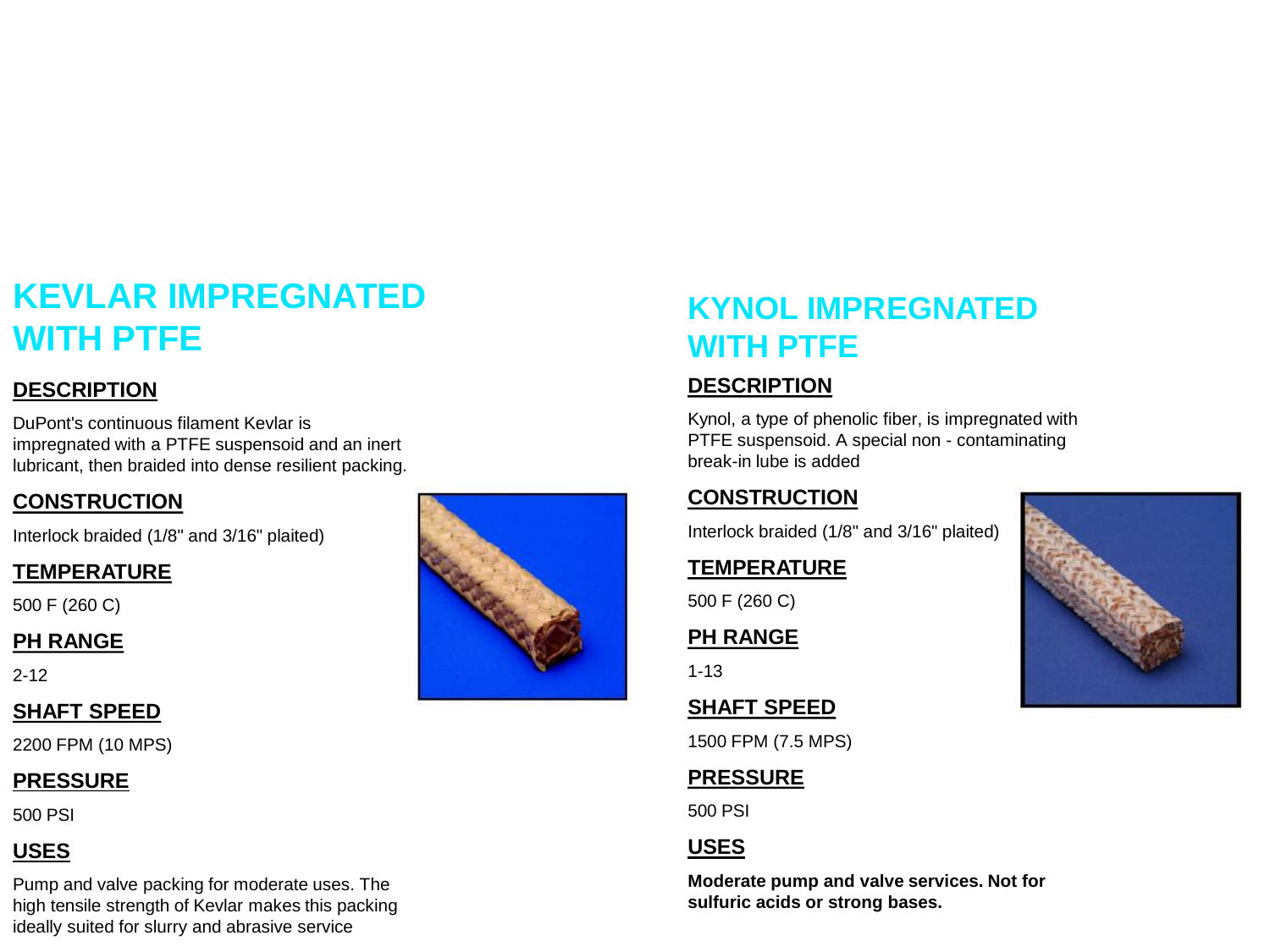## **FIBERGLASS/ACRYLIC IMPREGNATED WITH PTFE SUSPENSIOD**

#### **DESCRIPTION**

Commercial grade Chrysotile Fiberglass/Acrylic yarn is impregnated with PTFE suspensoid. The final packing is again saturated with PTFE

#### **CONSTRUCTION**

Interlock braided (1/8" and 3/16" plaited)

#### **TEMPERATURE**

500 F (260 C)

#### **PH RANGE**

2-12

#### **SHAFT SPEED**

500 PSI

#### **USES**

A tough economical packing for valve services



## **FIBERGLASS/ACRYLIC IMPREGNATED WITH PTFE SUSPENSIOD AND BREAK IN LUBE**

#### **DESCRIPTION**

Commercial grade Chrysotile fiberglass/acrylic yarn is impregnated with PTFE suspensoid. The final packing is again saturated with PTFE. A USP petrolatum lube is added as break -in lubricant

#### **CONSTRUCTION**

Interlock braided (1/8" and 3/16" plaited)

#### **TEMPERATURE**

500 F (260 C)

**PH RANGE**

2-12

#### **SHAFT SPEED**

1500 FPM (7.6 MPS)

#### **PRESSURE**

500 PSI

#### **USES**

A tough economical packing for valve packing

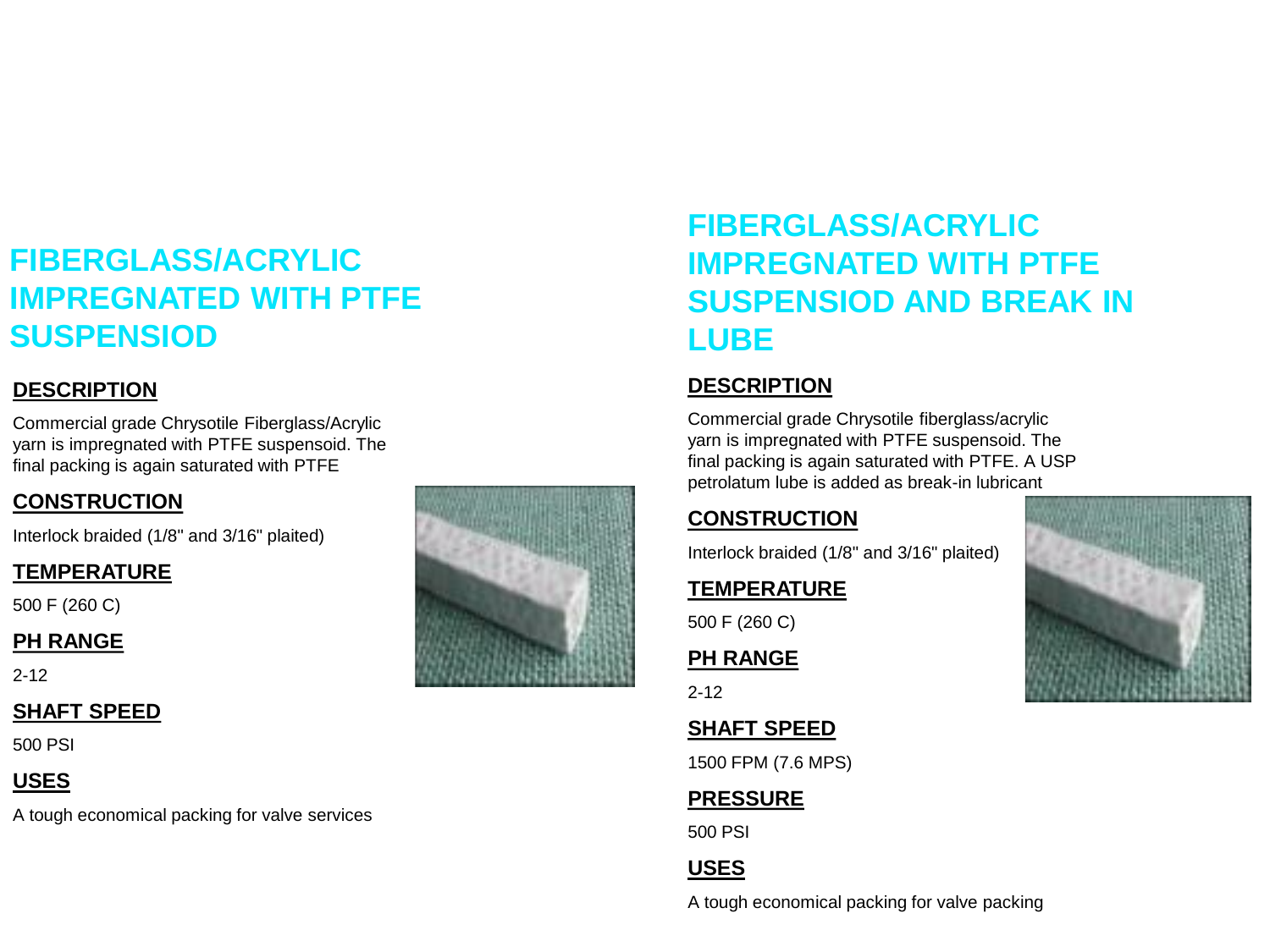## **TEFLON FILAMENT IMPREGNATED WITH PTFE SUSPENSOID**

#### **DESCRIPTION**

Pure PTFE fiber is impregnated with PTFE suspensoid. 344FDA is a food grade variant.

#### **CONSTRUCTION**

Interlock braided (1/8" and 3/16" plaited)

#### **TEMPERATURE**

500 F (260 C)

#### **PH RANGE**

0-14

#### **SHAFT SPEED**

1000 FPM (5 MPS)

#### **PRESSURE**

300 PSI

### **USES**

Extreme chemical valve service. Braided into a dense packing, the very low coefficient of friction of PTFE reduces the need for adjustment after installation.



## **TEFLON FILAMENT IMPREGNATED WITH PTFE SUSPENSOID AND BREAK-IN LUBE**

#### **DESCRIPTION**

Pure PTFE fiber is impregnated with PTFE suspensoid and an inert break-in lube

#### **CONSTRUCTION**

Interlock braided (1/8" and 3/16" plaited)

#### **TEMPERATURE**

500 F (260 C)

#### **PH RANGE**

0-14

#### **SHAFT SPEED**

1800 FPM (9 MPS)

#### **PRESSURE**

300 PSI

#### **USES**

A Soft but dense packing for extreme chemical pump services. Not for use with molten alkalis

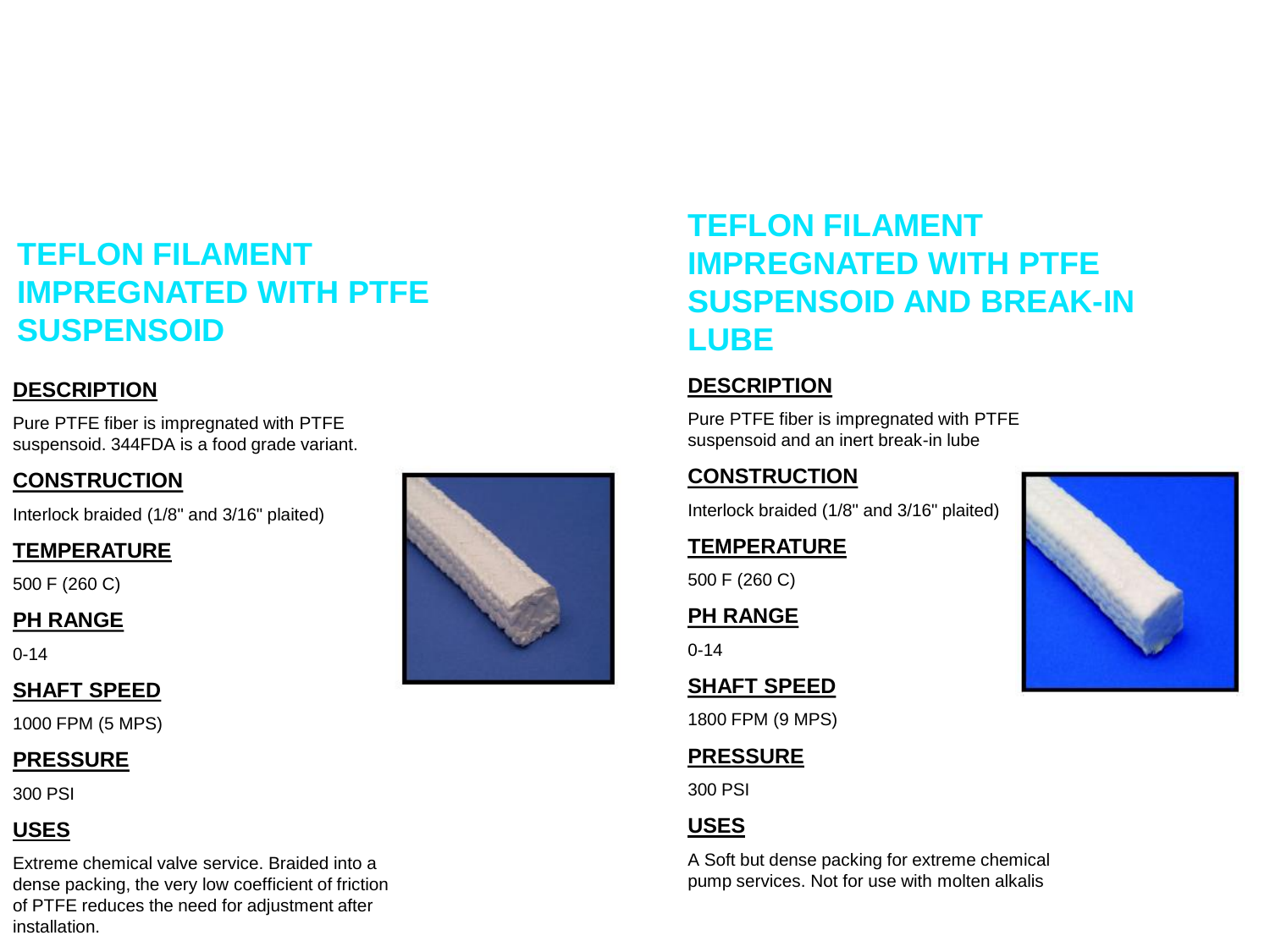## **FLAX AND RAMIE IMPREGNATED WITH LUBRICANTS AND PTFE**

#### **DESCRIPTION**

High quality flax and ramie fibers are impregnated generously with PTFE suspensoid and an inert

lubricant.

#### **CONSTRUCTION**

Plait Braided

#### **TEMPERATURE**

200 F (90 C)

#### **PH RANGE**

5-11

#### **SHAFT SPEED**

1200 FPM (6 MPS)

#### **PRESSURE**

300 PSI

#### **USES**

Marine applications such as stern tubes and rudder posts.

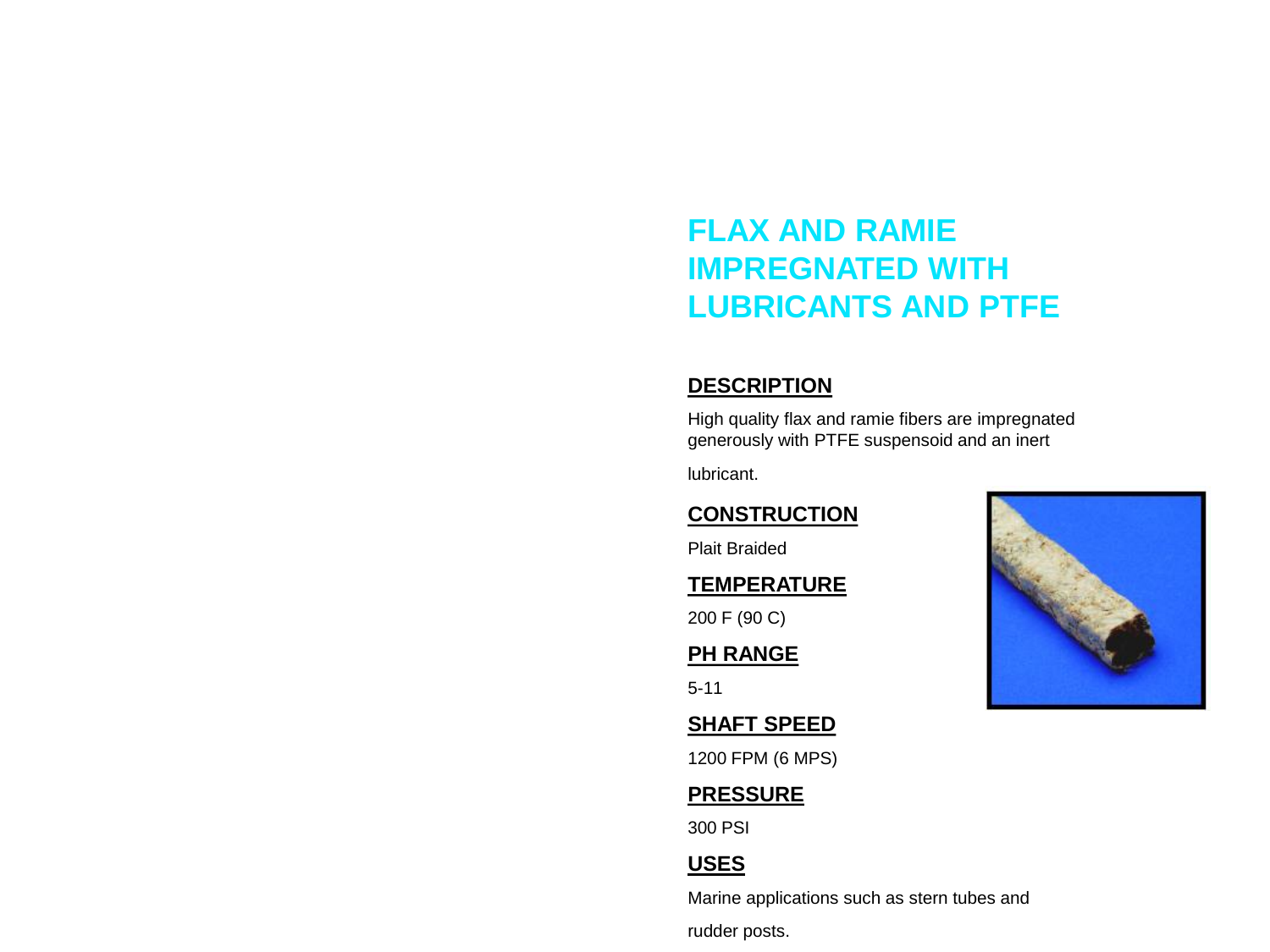## **CERAMIC IMPREGNATED WITH PETROLEUM LUBRICANTS AND COATED WITH GRAPHITE**

#### **DESCRIPTION**

Chrysotile ceramic yarns are impregnated with a high-temperature petroleum lube. A graphite coating is applied to reduce friction and improve

heat transfer.

#### **CONSTRUCTION**

Interlock Braided (1/8" and 3/16 plaited)

#### **TEMPERATURE**

450 C

#### **PH RANGE**

3-11

#### **SLIDING SPEED**

8M/SEC

#### **PRESS**

30KG/CM2

#### **USES**

An Economical packing for moderate pump and valve services.

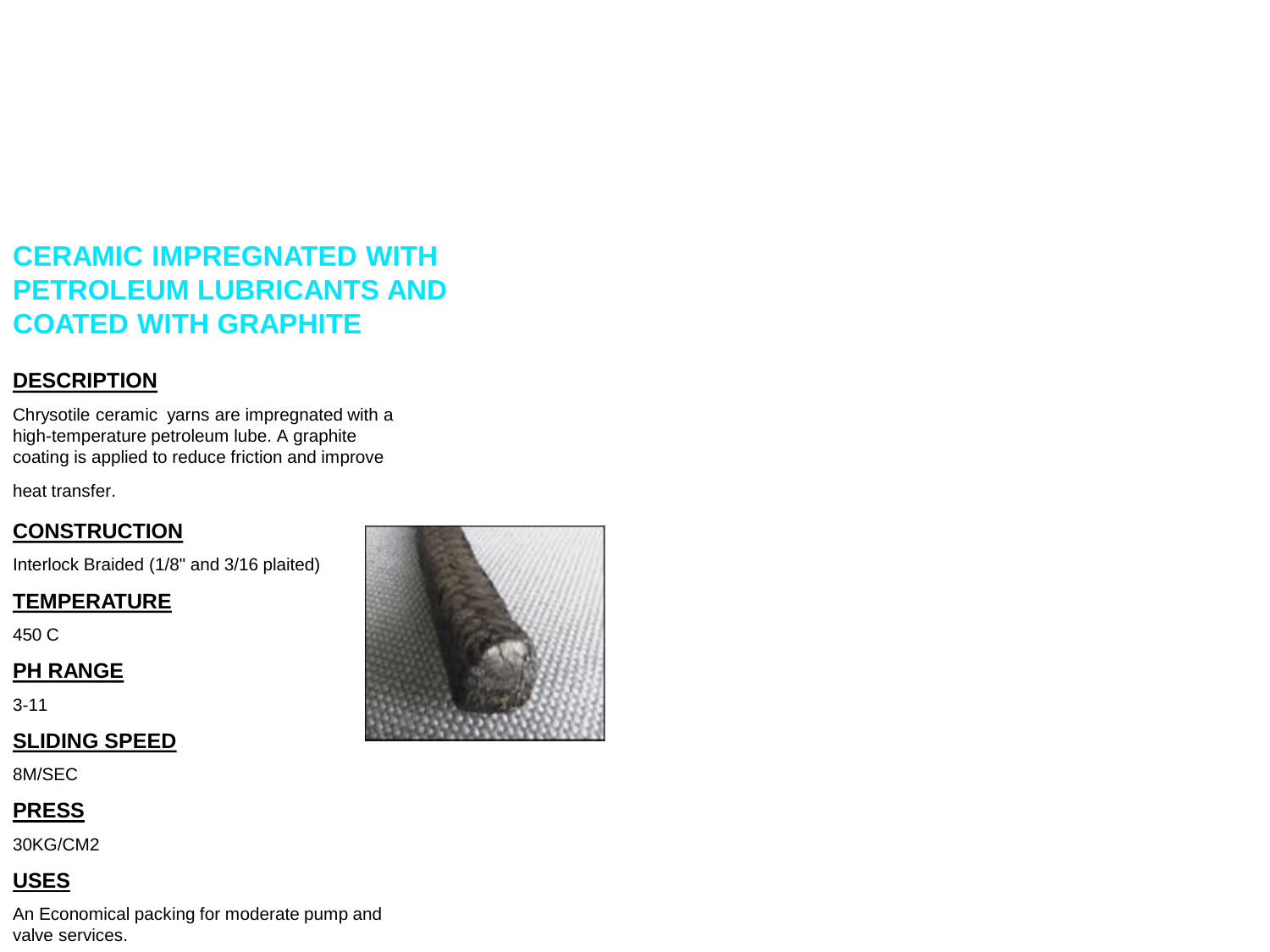## **ACRYLIC IMPREGNATED WITH PETROLEUM LUBRICANTS AND COATED WITH GRAPHITE**

#### **DESCRIPTION**

A special acrylic yarn is impregnated with a high temperature lubricant and finished with particulate graphite

#### **CONSTRUCTION**

**Interlock braided (1/8" and 3/16" plaited)**

#### **TEMPERATURE**

450 F (230 C)

#### **PH RANGE**

4-10

#### **SHAFT SPEED**

1000 FPM (5 MPS)

#### **PRESSURE**

300 PSI

#### **USES**

An economical general service packing for very moderate pump and valve services

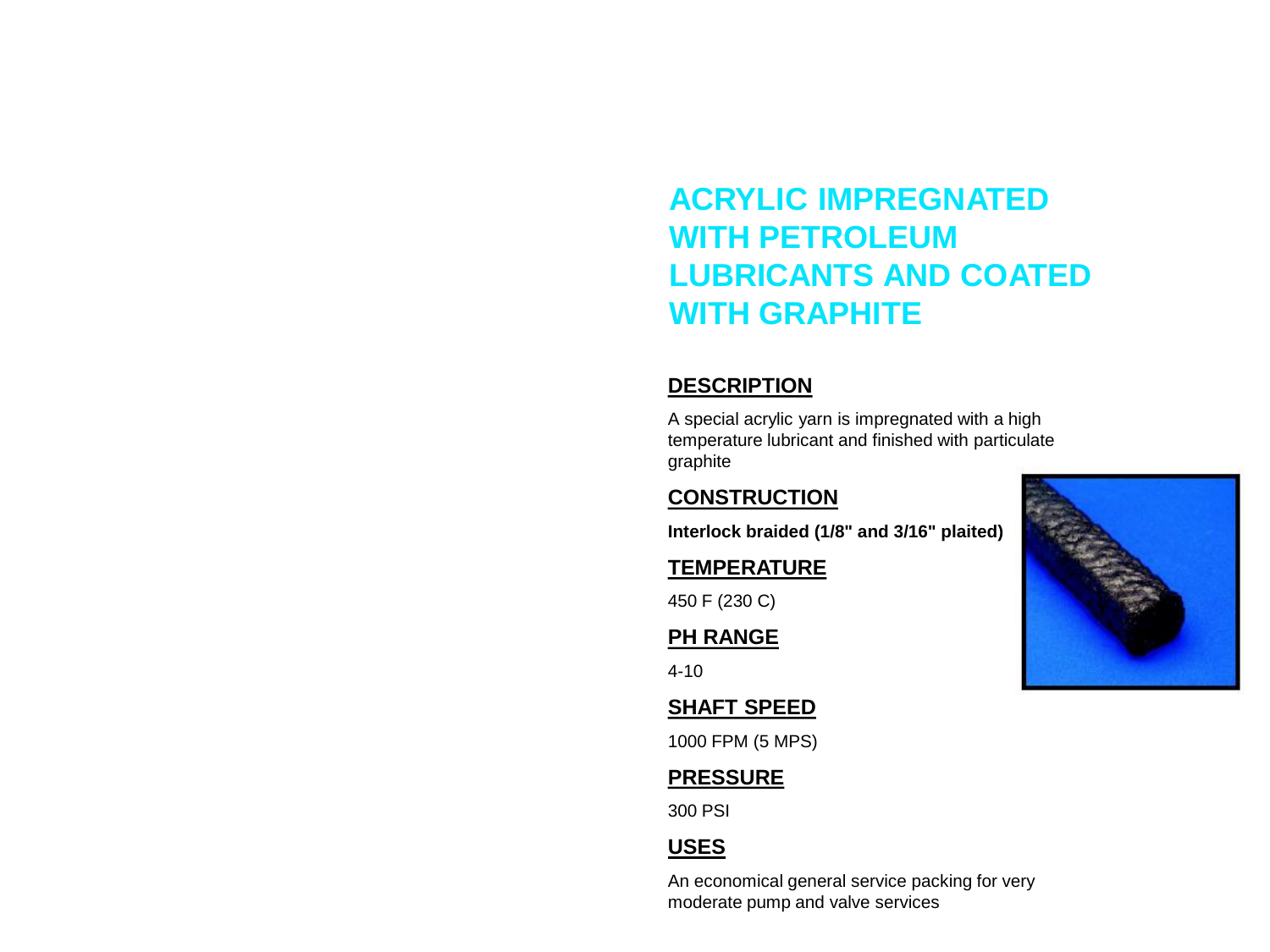## **ACRYLIC IMPREGNATED WITH PTFE SUSPENOID & INERT LUBRICANT**

#### **DESCRIPTION**

**A special acrylic yarn is impregnated with PTFE suspensoid. An inert lubricant is added for ease of start up**

#### **CONSTRUCTION**

Interlock braided (1/8" and 3/16" plaited)

#### **TEMPERATURE**

500 F (260 C)

#### **PH RANGE**

 $2 - 12$ 

#### **SHAFT SPEED**

2200 FPM (11 MPS)

#### **PRESSURE**

500 PSI

#### **USES**

A general purpose pump and valve packing



## **ACRYLIC IMPREGNATED WITH PTFE SUSPENOID & INERT LUBRICANT WITH KEVLAR CORNERS**

#### **DESCRIPTION**

A special acrylic yarn is impregnated with PTFE suspensoid and an inert lubricant is added for ease of start up. Kevlar corners are braided into this packing

#### **CONSTRUCTION**

Interlock braided

#### **TEMPERATURE**

500 F (260 C)

**PH RANGE**

2-12

**SHAFT SPEED**

2200 FPM (11 MPS)

#### **PRESSURE**

500 PSI

#### **USES**

Non - Contaminating packing for paper mill applications or pumps where the high-speed qualities of acrylic yarn and the abrasive resistance of Kevlar extends packing life

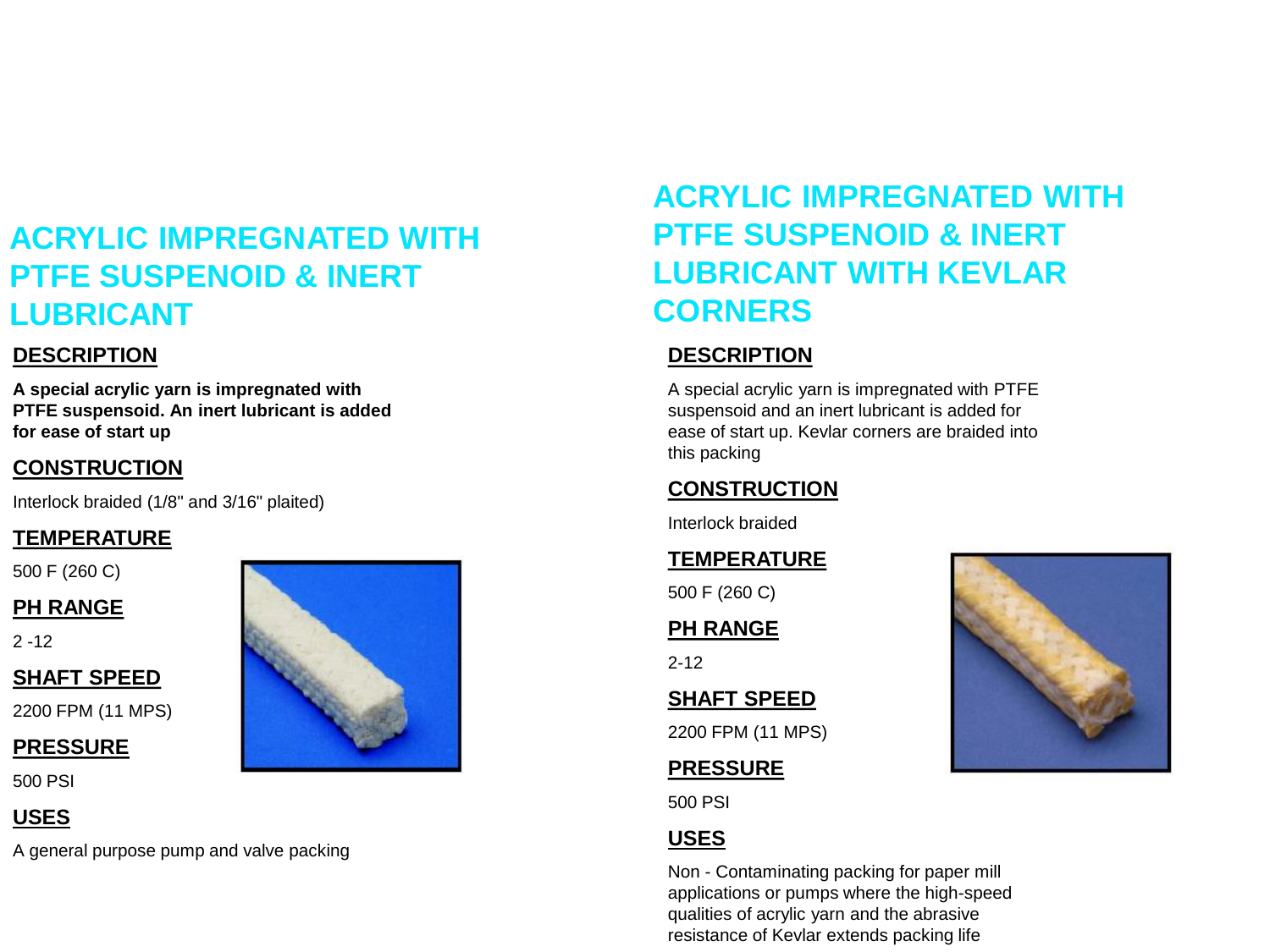## **CARBON IMPREGNATED WITH PTFE SUSPENOID**

#### **DESCRIPTION**

Carbon Yarns are impregnated with PTFE as a blocking

agent. This is a non-staining packing

#### **CONSTRUCTION**

Interlock Braided (1/8" and 3/16" plaited)

#### **TEMPERATURE**

550 F (290 C)

#### **PH RANGE**

0-14

#### **PRESSURE**

500 PSI

#### **SHAFT SPEED**

2000 FPM (10 MPS)

#### **USES**

General service pump and valve packing where a high quality non staining packing is required, such

as in paper and sugar mill service



## **PTFE SUSPENOID COATED IN HIGH-TEMP GRAPHITE FINISH**

#### **DESCRIPTION**

Carbon Yarns are impregnated with a blocking agent. A high Temperature graphite finish is

added, as in break-in lubricant.

#### **CONSTRUCTION**

Interlock Braided (1/8" and 3/16" plaited)

#### **TEMPERATURE**

550 F (290 C)

#### **PH RANGE**

3-11

#### **PRESSURE**

500 PSI

#### **SHAFT SPEED**

2000 FPM (10 MPS)

#### **USES**

General service pump and valve packing for solvents, petrochemicals and mild acids and

alkalis.

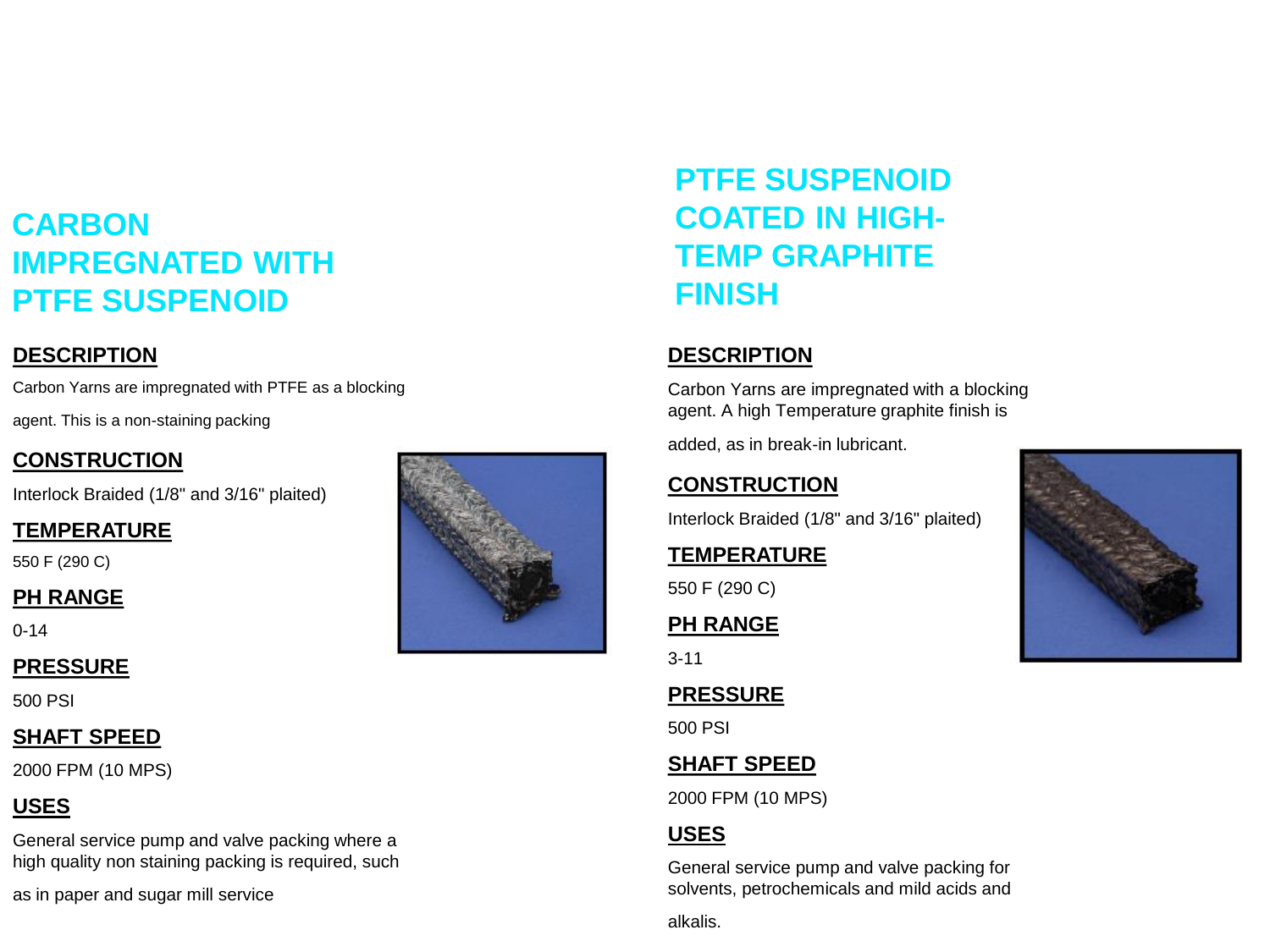## **EXFOLIATED GRAPHITE**

#### **DESCRIPTION**

**Braided from pure expanded flexible graphite. 5000C has corners of carbon and 5000CC also** 

**adds carbon core.**

#### **CONSTRUCTION**

Plait Braided

#### **TEMPERATURE**

2000 F (1100 C)

#### **PH RANGE**

0-14

#### **PRESSURE**

2500 PSI Valves 500 PSI Pumps.

#### **SHAFT SPEED**

4000 FPM (20 MPS)

#### **USES**

Provides Virtually Leak-free service. Flexible graphite packing's feature a low coefficient of friction, excellent heat transfer properties and chemical resistance. Excellent multi-purpose

pump and valve packing.

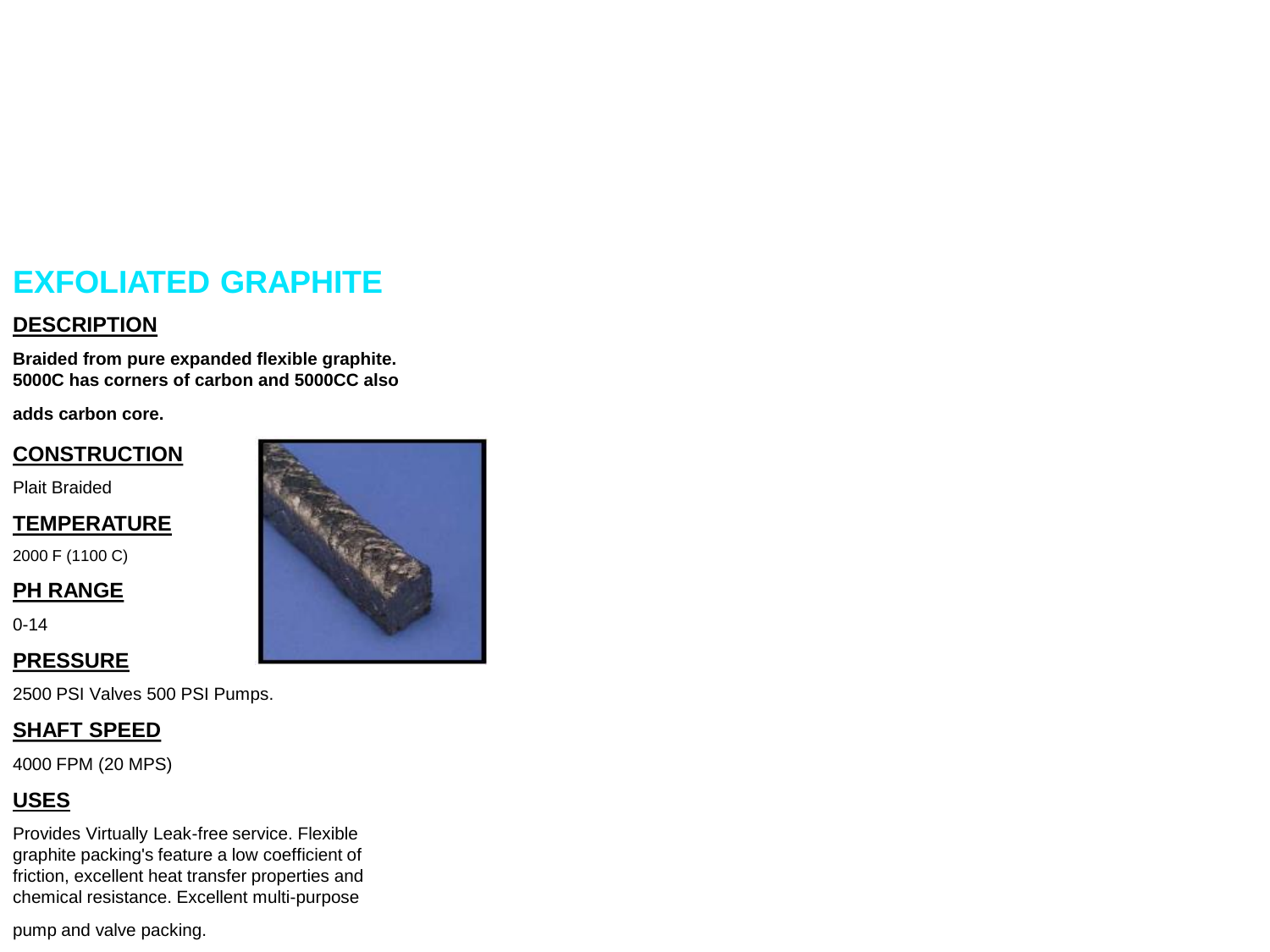## **FLEXIBLE GRAPHITE IMPREGNATED WITH PTFE SUSPENOID & LUBRI9CANT**

#### **DESCRIPTION**

Braided flexible graphite yarn is impregnated with PTFE and an inert lubricant. The high density of this packing provides excellent anti-extrusion features

#### **CONSTRUCTION**

Plait Braided

#### **TEMPERATURE**

550 F (290 C)

#### **PH RANGE**

0-14

#### **PRESSURE**

500 PSI

#### **SHAFT SPEED**

4000 FPM

#### **USES**

**Excellent Multi-purpose packing for pumps and valves**

## **GRAPHITE FILAMENT; NUCLEAR GRADE**

#### **DESCRIPTION**

Pure Nuclear grade graphite filament is braided and treated with a special graphite coating to eliminate fraying when packing is cut

#### **CONSTRUCTION**

Interlock braided (1/8" and 3/16" plaited)

#### **TEMPERATURE**

3500 F (1910 C) in non-oxidizing environment

#### **PH RANGE**

 $0 - 14$ 

#### **PRESSURE**

2500 PSI

#### **SHAFT SPEED**

4000 FPM

#### **USES**

Extreme valve service, used a wiper and cushioning rings in conjunction with die formed

grafoil rings.

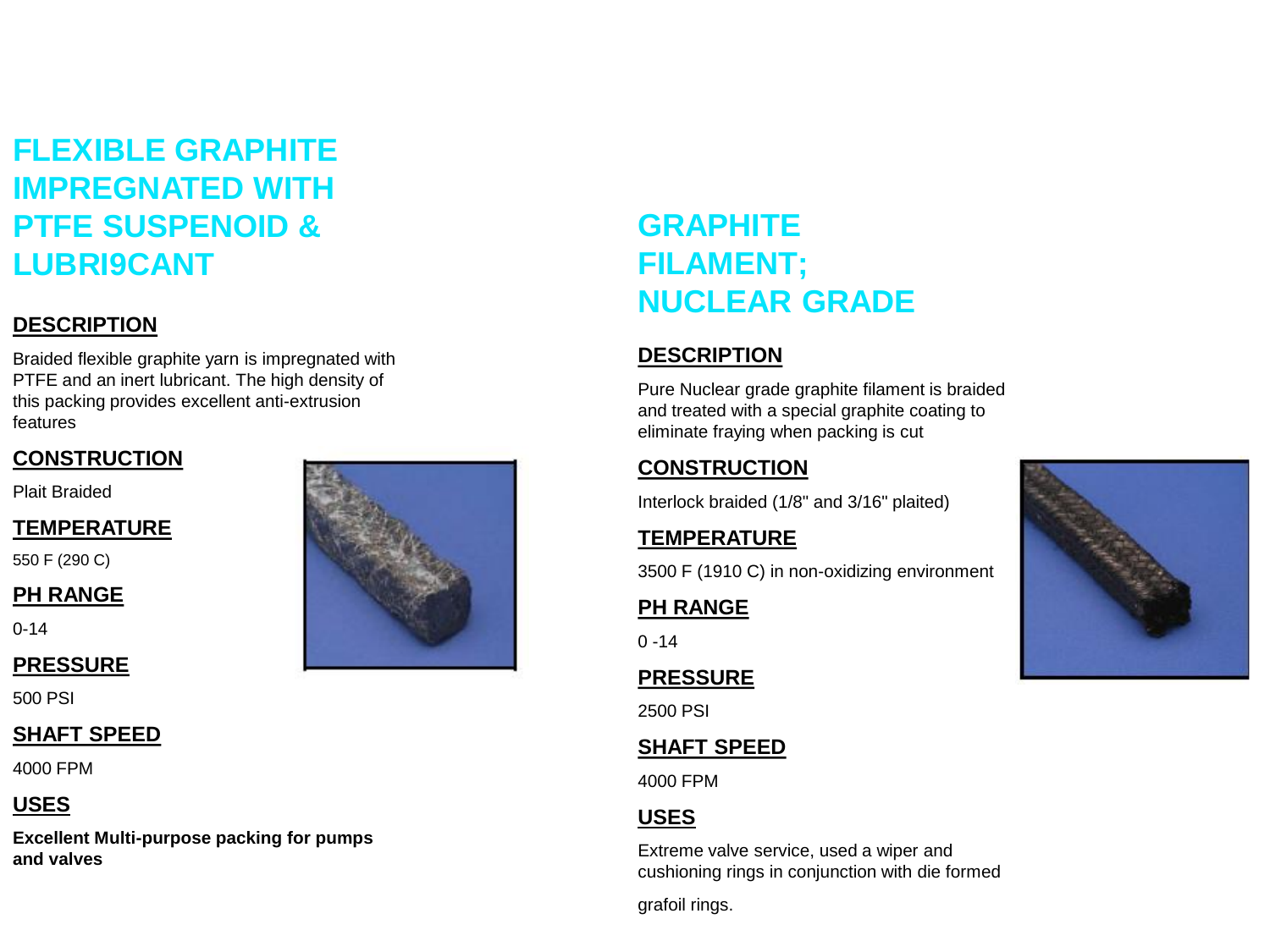## **GRAPHITE FILAMENT IMPREGNATED WITH PROPRIETARY BLOCKING AGENT COATED IN GRAPHITE**

#### **DESCRIPTION**

Pure graphite yarns are impregnated with a proprietary blocking agent. A high quality graphite

lubricant is added.

#### **CONSTRUCTION**

Interlock braided (1/8" and 3/16" plaited)

#### **TEMPERATURE**

1200 F (650 C) in steam 650 F (345 C) Other **Services** 

#### **PH RANGE**

0-14

#### **PRESSURE**

500 PSI

#### **SHAFT SPEED**

3000 FPM ( 15 MPS)

#### **USES**

Pump and valve service involving the most extreme services of media, temperature of shaft

speed. Does not fray when cut.



## **GFO**

#### **DESCRIPTION**

**W.L gore PTFE/graphite patented GFO fiber yarn is braided by a special technique into a dense but supple packing.**

#### **CONSTRUCTION**

Interlock braided (1/8" and 3/16" plaited)

#### **TEMPERATURE**

550 F (260 C)

#### **PH RANGE**

 $0 - 14$ 

#### **PRESSURE**

300 PSI

#### **SHAFT SPEED**

2000 FPM (10 MPS)

#### **USES**

Excellent multi-purpose packing for acids. Alkalis,

solvents and steam.

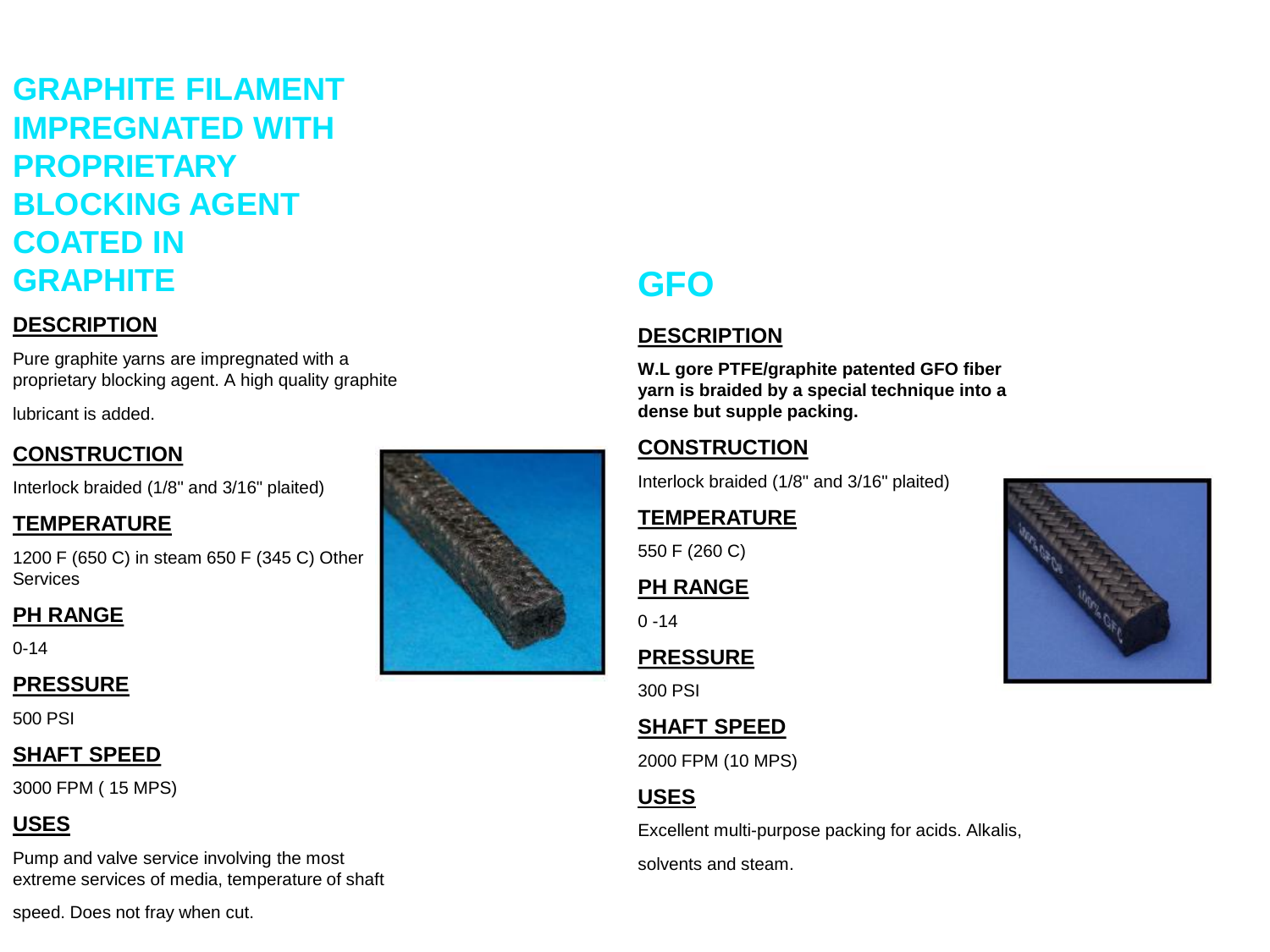## **GFO WITH KEVLAR CORNERS**

#### **DESCRIPTION**

W.L Gores patented GFO yarn is braided with

DuPont's Kevlar corners.

#### **CONSTRUCTION**

Interlock Braided

#### **TEMPERATURE**

500 F (260 F)

#### **PH RANGE**

2-12

#### **PRESSURE**

300 PSI

#### **SHAFT SPEED**

2000 FPM ( 10 MPS)

#### **USES**

Pump and valve service involving the most extreme services of media, temperature of shaft speed. Does not fray when cut.